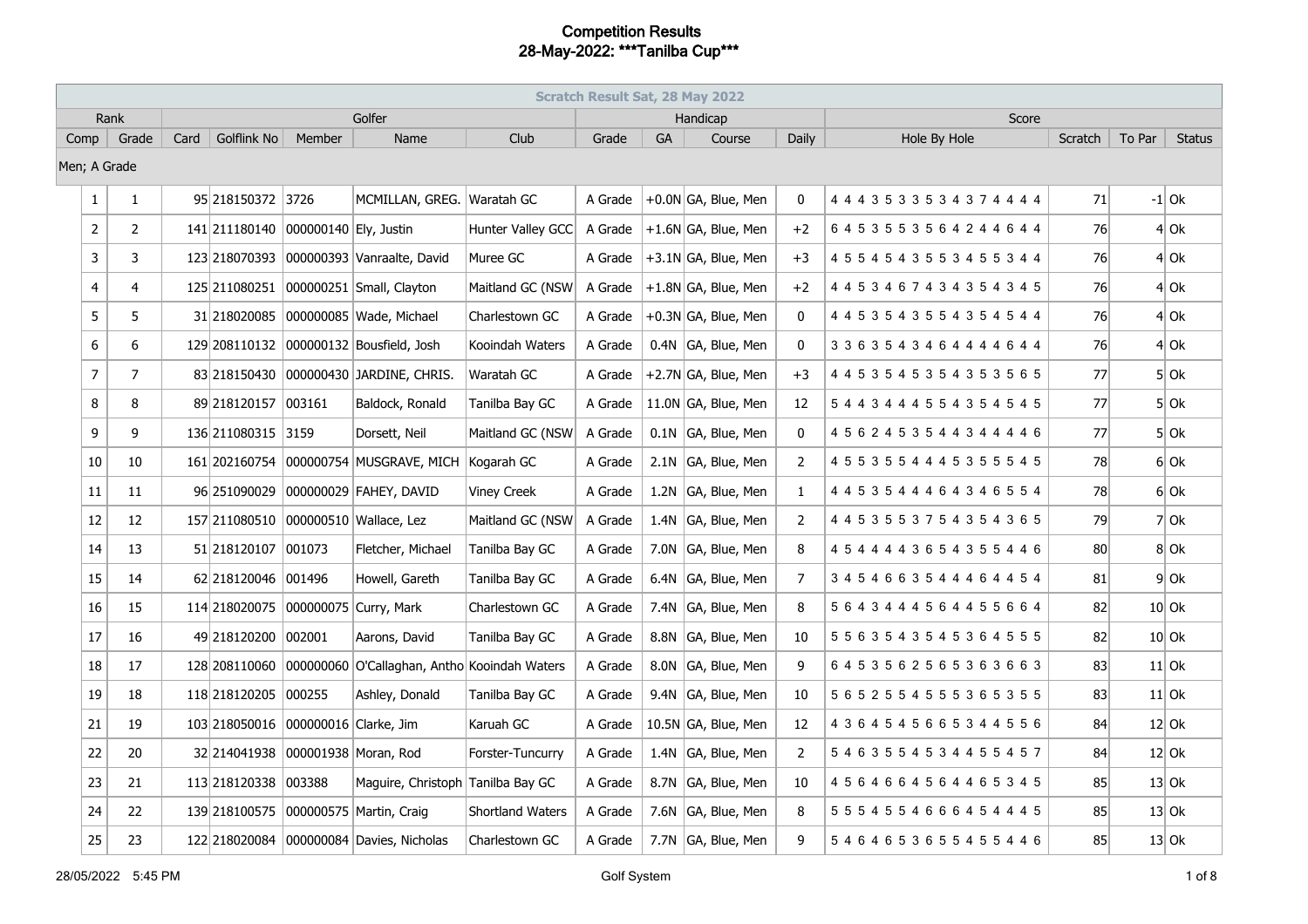|      | Rank<br>Golfer |      |                     |        |                                            | Handicap         |         |           |                     | Score |                                  |         |        |               |
|------|----------------|------|---------------------|--------|--------------------------------------------|------------------|---------|-----------|---------------------|-------|----------------------------------|---------|--------|---------------|
| Comp | Grade          | Card | <b>Golflink No</b>  | Member | Name                                       | Club             | Grade   | <b>GA</b> | Course              | Daily | Hole By Hole                     | Scratch | To Par | <b>Status</b> |
| 26   | 24             |      | 104 218120197       | 001970 | Ashley, Cameron                            | Tanilba Bay GC   | A Grade |           | 6.0N GA, Blue, Men  | 7     | 5454464654475534                 | 85      |        | $13$ Ok       |
| 27   | 25             |      | 100 218010722       |        | 000000722 BENNETT, ANDRE                   | Belmont GC       | A Grade |           | 6.8N GA, Blue, Men  | 8     | 3554553544455658                 | 85      |        | $13$ Ok       |
| 28   | 26             |      | 134 211080375       |        | 000000375 Caves, Mark                      | Maitland GC (NSW | A Grade |           | 8.7N GA, Blue, Men  | 10    | 6654554564255545                 | 86      |        | $14$ Ok       |
| 30   | 27             |      | 8 218120388         | 003885 | Tisdell, Marshall                          | Tanilba Bay GC   | A Grade |           | 10.3N GA, Blue, Men | 11    | 5554763634356467                 | 87      |        | $15$ Ok       |
| 31   | 28             |      | 81 218150318        |        | 000000318 GROGAN, DAMIEN Waratah GC        |                  | A Grade |           | 2.8N GA, Blue, Men  | 3     | 4554544666365366                 | 87      |        | $15$ Ok       |
| 32   | 29             |      | 119 218020031       |        | 000000031 Arms, Gregory                    | Charlestown GC   | A Grade |           | 8.7N GA, Blue, Men  | 10    | 5346654546555445                 | 87      |        | $15$ Ok       |
| 34   | 30             |      | 93 211080488        |        | 000000488 Dashwood, Steve                  | Maitland GC (NSW | A Grade |           | 4.0N GA, Blue, Men  | 4     | 5673744544375555                 | 88      |        | $16$ Ok       |
| 35   | 31             |      | 159 251090011       |        | 000000011 Stockdale, Andrew Viney Creek    |                  | A Grade |           | 9.2N GA, Blue, Men  | 10    | 3453554665266557                 | 88      |        | $16$ Ok       |
| 36   | 32             |      | 92 208080240        |        | 000000240 Bunn, Russell                    | Wyong GC         | A Grade |           | 4.5N GA, Blue, Men  | 5.    | 5 5 5 3 5 6 4 8 5 5 3 6 4 5 7 5  | 89      |        | $17$ Ok       |
| 38   | 33             |      | 64 218120085        | 000858 | Parry, Scott                               | Tanilba Bay GC   | A Grade |           | 8.7N GA, Blue, Men  | 10    | 8462544565456456                 | 89      |        | $17$ Ok       |
| 44   | 34             |      | 160 211080077       |        | 000000077 Bloomfield, Peter                | Maitland GC (NSW | A Grade |           | 8.5N GA, Blue, Men  | 9     | 3554662569375565                 | 91      |        | $19$ Ok       |
| 45   | 35             |      |                     |        | 124 211070340 000000340 Ehlefeldt, Bradley | Kurri GC         | A Grade |           | 10.4N GA, Blue, Men | 12    | 5773567645464555                 | 92      |        | $20$ Ok       |
| 47   | 36             |      | 18 218120090        | 000908 | Paterson, Ian                              | Tanilba Bay GC   | A Grade |           | 10.3N GA, Blue, Men | 11    | 6674554474365475                 | 93      |        | $21$ Ok       |
| 48   | 37             |      | 131 218150544       |        | 000000544 FRANCIS, ADAM                    | Waratah GC       | A Grade |           | 4.7N GA, Blue, Men  | 5     | 5564483754456666                 | 93      |        | $21$ Ok       |
| 51   | 38             |      | 127 208110059       |        | 000000059 Menzies, Jason                   | Kooindah Waters  | A Grade |           | 4.5N GA, Blue, Men  | 5     | 4765643555575576                 | 93      |        | $21$ Ok       |
| 61   | 39             |      | 35 218120246 003198 |        | Daley, Ross                                | Tanilba Bay GC   | A Grade |           | 10.8N GA, Blue, Men | 12    | 5653563666654577                 | 95      |        | $23$ Ok       |
| 69   | 40             |      | 150 211080011       |        | 000000011 Stein, Tony                      | Maitland GC (NSW | A Grade |           | 9.7N GA, Blue, Men  | 11    | 5675456654466556                 | 97      |        | $25$ Ok       |
| 81   | 41             |      | 53 218120009        | 002312 | Fairhall, Travis                           | Tanilba Bay GC   | A Grade |           | 9.7N GA, Blue, Men  | 11    | 7554544566385696                 | 99      |        | $27$ Ok       |
| 84   | 42             |      | 151 218070881       |        | 000000881 Geise, Steven                    | Muree GC         | A Grade |           | 9.2N GA, Blue, Men  | 10    | 4 5 11 4 6 5 4 6 5 5 3 8 5 5 9 5 | 100     |        | $28$ Ok       |
| 89   | 43             |      |                     |        | 117 218020939 000000939 Bristow, Tony      | Charlestown GC   | A Grade |           | 9.9N GA, Blue, Men  | 11    | 7676555556556656                 | 101     |        | $29$ Ok       |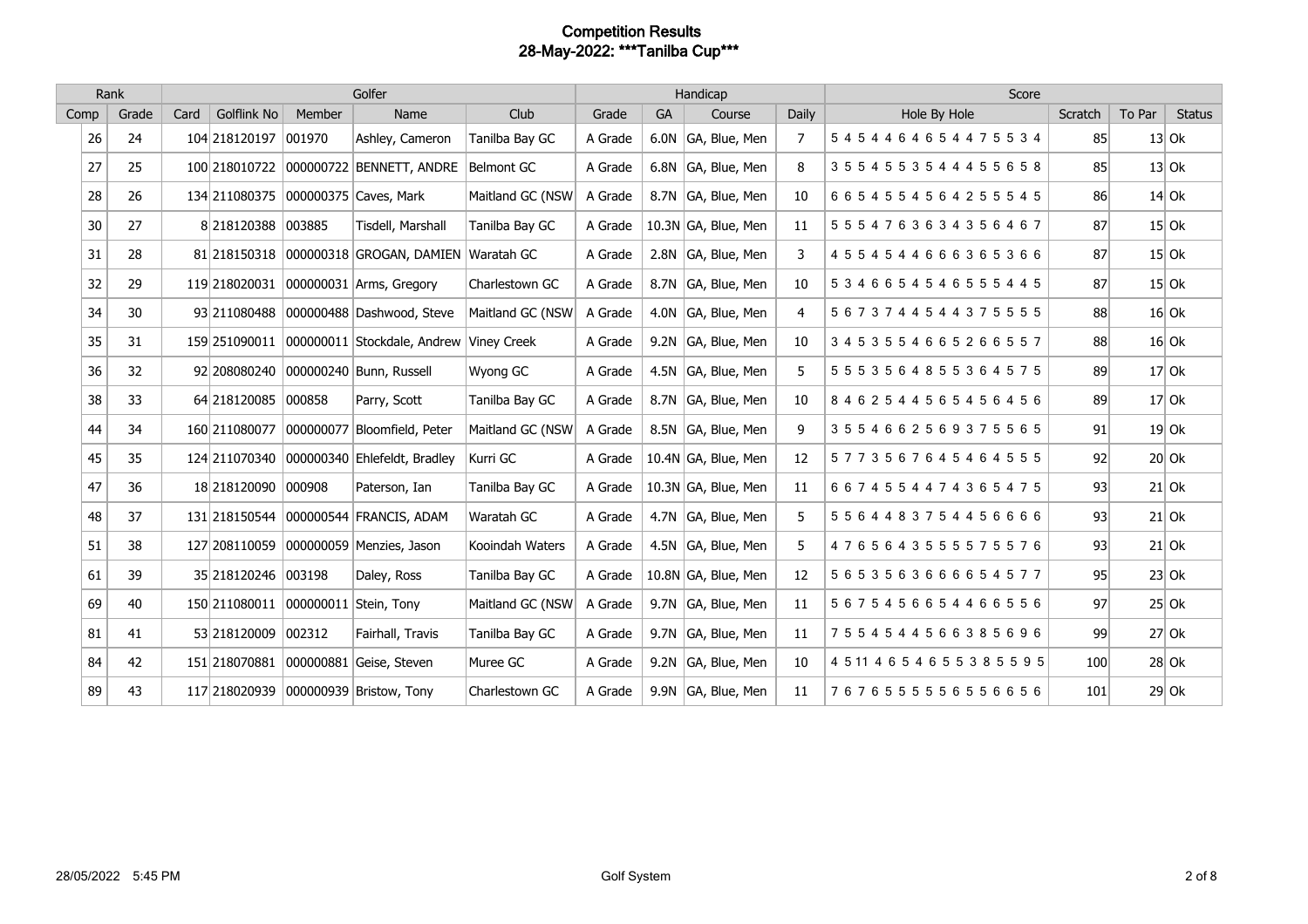|              | Rank           |      |                                      |        | Golfer                                 |                   |                |    | Handicap            |       | Score                           |                 |        |               |
|--------------|----------------|------|--------------------------------------|--------|----------------------------------------|-------------------|----------------|----|---------------------|-------|---------------------------------|-----------------|--------|---------------|
| Comp         | Grade          | Card | Golflink No                          | Member | Name                                   | Club              | Grade          | GA | Course              | Daily | Hole By Hole                    | Scratch         | To Par | <b>Status</b> |
| Men; B Grade |                |      |                                      |        |                                        |                   |                |    |                     |       |                                 |                 |        |               |
| 13           | $\mathbf{1}$   |      | 39 218090288                         |        | 000000288 Nowland, Jamie               | Newcastle GC      | <b>B</b> Grade |    | 11.9N GA, Blue, Men | 13    | 5 4 5 2 5 5 4 6 4 5 3 5 4 4 6 4 | 79              |        | $7$ Ok        |
| 20           | $\overline{2}$ |      | 102 218070646                        |        | 000000646 Majak, Steve                 | Muree GC          | <b>B</b> Grade |    | 12.3N GA, Blue, Men | 14    | 4 5 5 3 6 4 4 5 5 4 4 6 5 4 5 5 | 83              |        | $11$ Ok       |
| 29           | $\mathbf{3}$   |      | 132 218050000                        |        | 000000000 Hodges, Dean                 | Karuah GC         | <b>B</b> Grade |    | 14.6N GA, Blue, Men | 16    | 3564564554366555                | 86              |        | $14$ Ok       |
| 33           | 4              |      | 28 218 120 192                       | 001921 | Wheeler, Jamie                         | Tanilba Bay GC    | <b>B</b> Grade |    | 13.9N GA, Blue, Men | 15    | 3663554645457546                | 87              |        | $15$ Ok       |
| 37           | 5              |      | 61 218120107                         | 001072 | Fittock, Dale                          | Tanilba Bay GC    | <b>B</b> Grade |    | 13.3N GA, Blue, Men | 15    | 5 5 6 3 5 5 4 6 5 5 3 6 5 5 6 6 | 89              |        | $17$ Ok       |
| 39           | 6              |      |                                      |        | 46 211140010 000000010 Jones, Robert   | Stroud GC         | <b>B</b> Grade |    | 13.8N GA, Blue, Men | 15    | 5 6 4 4 6 4 4 6 4 5 4 4 7 5 6 6 | 89              |        | $17$ Ok       |
| 40           | $\overline{7}$ |      | 110 211080400                        |        | 000000400 Smith, Barry                 | Maitland GC (NSW  | <b>B</b> Grade |    | 12.7N GA, Blue, Men | 14    | 6563654655454555                | 90 <sup>°</sup> |        | $18$ Ok       |
| 41           | 8              |      | 63 218120165                         | 002132 | Chapman, Scott                         | Tanilba Bay GC    | <b>B</b> Grade |    | 15.2N GA, Blue, Men | 17    | 4 5 6 5 7 5 5 6 5 4 2 6 5 4 6 6 | 91              |        | $19$ Ok       |
| 42           | 9              |      | 40 218120259                         | 002159 | Clayton, John                          | Tanilba Bay GC    | <b>B</b> Grade |    | 15.4N GA, Blue, Men | 17    | 5 5 6 3 5 4 5 6 8 4 4 6 5 4 5 5 | 91              |        | $19$ Ok       |
| 43           | 10             |      | 19 218120199                         | 002408 | Hindman, Matthew Tanilba Bay GC        |                   | <b>B</b> Grade |    | 14.4N GA, Blue, Men | 16    | 4 4 6 3 6 4 4 7 6 5 5 7 7 3 4 5 | 91              |        | $19$ Ok       |
| 46           | 11             |      | 97 218120181 001812                  |        | Bevz, Oscar                            | Tanilba Bay GC    | <b>B</b> Grade |    | 14.9N GA, Blue, Men | 17    | 5 6 6 4 4 5 4 5 7 4 3 7 4 5 7 5 | 92              |        | $20$ Ok       |
| 49           | 12             |      | 24 218120063 002753                  |        | Moran, Les                             | Tanilba Bay GC    | <b>B</b> Grade |    | 16.5N GA, Blue, Men | 18    | 5 5 8 4 5 5 4 5 5 6 4 6 5 6 5 6 | 93              |        | $21$ Ok       |
| 50           | 13             |      | 66 218120249                         | 002763 | Nicoll, Anthony                        | Tanilba Bay GC    | <b>B</b> Grade |    | 15.9N GA, Blue, Men | 18    | 6573654556364655                | 93              |        | $21$ Ok       |
| 52           | 14             |      | 162 218 141740                       |        | 000001740 DAWES, ROBERT                | <b>Toronto CC</b> | <b>B</b> Grade |    | 12.7N GA, Blue, Men | -14   | 7583654854455455                | 94              |        | $22$ Ok       |
| 53           | 15             |      | 85 218120536                         | 003669 | Pearson, Les                           | Tanilba Bay GC    | <b>B</b> Grade |    | 16.7N GA, Blue, Men | 19    | 7574764555454565                | 94              |        | $22$ Ok       |
| 54           | 16             |      |                                      |        | 116 218020098 000000098 Hayes, David   | Charlestown GC    | <b>B</b> Grade |    | 14.0N GA, Blue, Men | 16    | 5574565546576636                | 94              |        | $22$ Ok       |
| 55           | 17             |      | 133 211080344 000000344 Mills, Kevin |        |                                        | Maitland GC (NSW  | <b>B</b> Grade |    | 12.8N GA, Blue, Men | -14   | 5564553666367457                | 94              |        | $22$ Ok       |
| 56           | 18             |      | 146 218020055                        |        | 000000055   Newell, Keith              | Charlestown GC    | <b>B</b> Grade |    | 13.4N GA, Blue, Men | 15    | 6584755754366546                | 95              |        | $23$ Ok       |
| 57           | 19             |      | 47 218070027                         |        | 000000027 Witt, Jason                  | Muree GC          | <b>B</b> Grade |    | 17.2N GA, Blue, Men | 19    | 5564564695355666                | 95              |        | $23$ Ok       |
| 58           | 20             |      | 68 218120136                         | 002786 | Broadfoot, Allan                       | Tanilba Bay GC    | <b>B</b> Grade |    | 15.4N GA, Blue, Men | 17    | 5 5 6 4 5 7 5 6 6 5 4 5 8 5 5 5 | 95              |        | $23$ Ok       |
| 59           | 21             |      | 84 218150605                         |        | 000000605 TURON, MARK                  | Waratah GC        | <b>B</b> Grade |    | 17.3N GA, Blue, Men | 19    | 6 6 8 3 5 4 4 6 7 4 4 4 5 5 7 6 | 95              |        | $23$ Ok       |
| 62           | 22             |      | 54 218010344                         |        | 000000344 O'DONOHUE, SCO               | Belmont GC        | <b>B</b> Grade |    | 16.5N GA, Blue, Men | 18    | 7453864765365565                | 96              |        | $24$ Ok       |
| 63           | 23             |      | 22 218 120 147                       | 000274 | McKay, Ron                             | Tanilba Bay GC    | <b>B</b> Grade |    | 16.4N GA, Blue, Men | 18    | 4864754566457546                | 96              |        | $24$ Ok       |
| 64           | 24             |      |                                      |        | 143 218020064 000000064 Holliday, Russ | Charlestown GC    | <b>B</b> Grade |    | 15.3N GA, Blue, Men | 17    | 5564554656565666                | 96              |        | $24$ Ok       |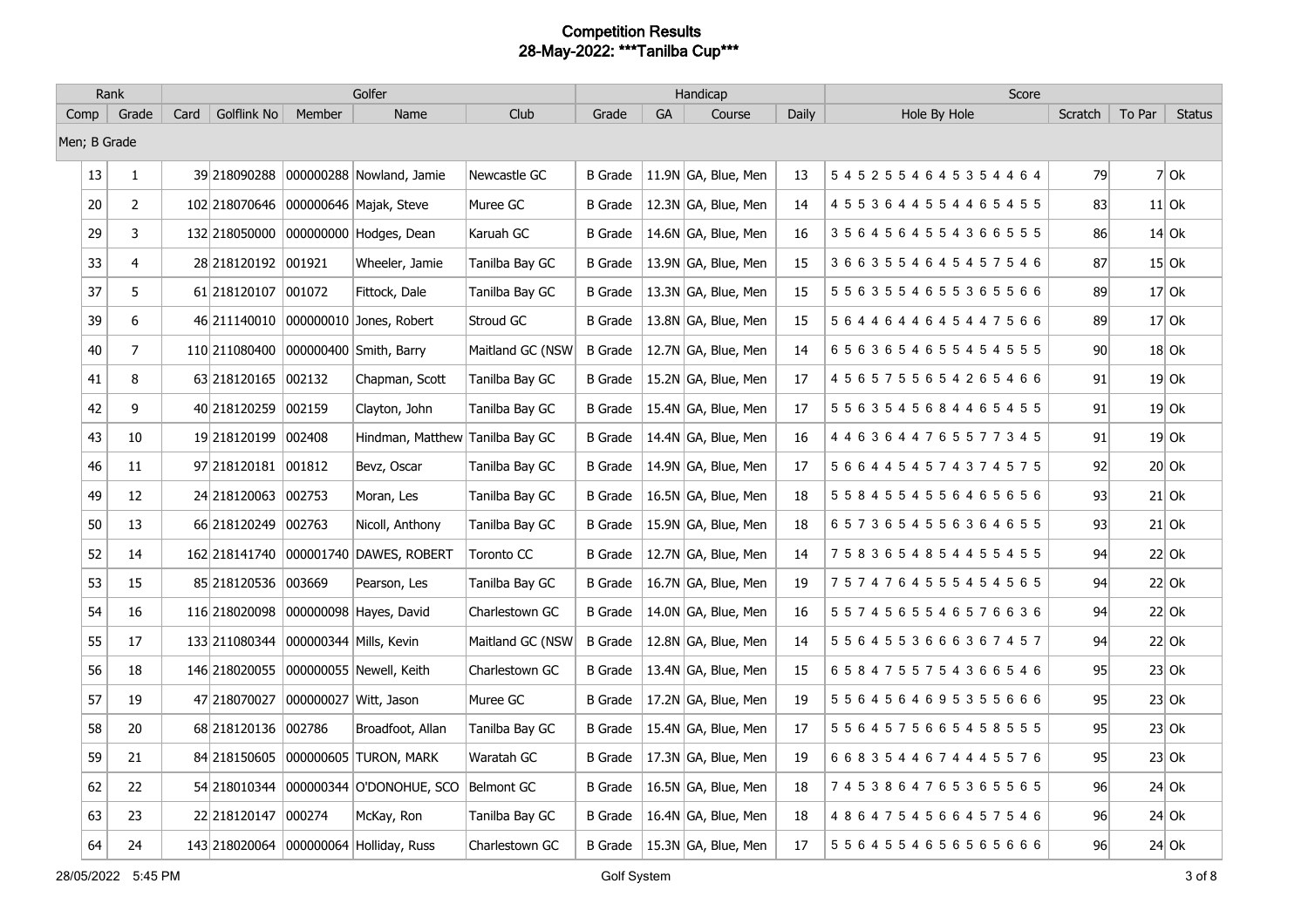|      | Golfer<br>Rank |      |                                      |                     |                                        | Handicap         |                |    |                                   | Score |                   |         |        |               |
|------|----------------|------|--------------------------------------|---------------------|----------------------------------------|------------------|----------------|----|-----------------------------------|-------|-------------------|---------|--------|---------------|
| Comp | Grade          | Card | <b>Golflink No</b>                   | Member              | Name                                   | Club             | Grade          | GA | Course                            | Daily | Hole By Hole      | Scratch | To Par | <b>Status</b> |
| 65   | 25             |      | 17 218120071                         | 002978              | Richards, Philip                       | Tanilba Bay GC   | <b>B</b> Grade |    | 16.4N GA, Blue, Men               | 18    | 5653653567465487  | 96      |        | $24$ Ok       |
| 71   | 26             |      | 58 218120273                         | 003082              | Langdon, Ian                           | Tanilba Bay GC   | B Grade        |    | 15.0N GA, Blue, Men               | 17    | 5564654855366476  | 97      |        | $25$ Ok       |
| 72   | 27             |      | 86 211060020                         | 000000020 Cox, Neil |                                        | Dungog GC        | <b>B</b> Grade |    | 17.3N GA, Blue, Men               | 19    | 6474544854455497  | 97      |        | $25$ Ok       |
| 75   | 28             |      | 45 218070061                         |                     | 000000061 Jones, Stephan               | Muree GC         | <b>B</b> Grade |    | 11.7N $\overline{GA}$ , Blue, Men | 13    | 7574556644475368  | 98      |        | $26$ Ok       |
| 76   | 29             |      | 135 211080429                        |                     | 000000429 Walters, Brian               | Maitland GC (NSW | <b>B</b> Grade |    | $17.1N$ GA, Blue, Men             | 19    | 6564564777365756  | 99      |        | $27$ Ok       |
| 77   | 30             |      |                                      |                     | 164 218141518 000001518 ENGERT, MARK   | Toronto CC       | <b>B</b> Grade |    | 13.4N GA, Blue, Men               | 15    | 6665573664567665  | 99      |        | $27$ Ok       |
| 79   | 31             |      | 156 218150508                        |                     | 000000508 POLLOCK, DUANE               | Waratah GC       | <b>B</b> Grade |    | 16.7N GA, Blue, Men               | 19    | 5563565755666685  | 99      |        | $27$ Ok       |
| 85   | 32             |      | 108 211070047                        |                     | 000000047 Meehan, Allan                | Kurri GC         | <b>B</b> Grade |    | 17.3N GA, Blue, Men               | 19    | 4564665686357556  | 100     |        | $28$ Ok       |
| 86   | 33             |      |                                      |                     | 137 211080245 000000245 Rowden, Peter  | Maitland GC (NSW | <b>B</b> Grade |    | 12.5N GA, Blue, Men               | 14    | 5574584557566577  | 100     |        | $28$ Ok       |
| 88   | 34             |      | 126 211080202                        |                     | 000000202 Brown, Matthew               | Maitland GC (NSW | <b>B</b> Grade |    | $12.1N$ GA, Blue, Men             | 13    | 6955744665456556  | 101     |        | $29$ Ok       |
| 91   | 35             |      | 72 218110033                         |                     | 000000033 Marshall, Shane              | Sugar Valley GC  | <b>B</b> Grade |    | 16.7N GA, Blue, Men               | 19    | 6874665674465566  | 102     |        | $30$ Ok       |
| 93   | 36             |      | 56 218141544 15449                   |                     | Sager, Michael                         | Toronto CC       | <b>B</b> Grade |    | 16.8N GA, Blue, Men               | 19    | 67765536744510666 | 102     |        | $30$ Ok       |
| 99   | 37             |      | 7 218120085                          | 000850              | Coote, David                           | Tanilba Bay GC   | <b>B</b> Grade |    | 15.0N GA, Blue, Men               | 17    | 6964573656568576  | 103     |        | $31$ Ok       |
| 10   | 38             |      |                                      |                     | 163 218141531 000001531 KYRWOOD, GEOF  | Toronto CC       | <b>B</b> Grade |    | 12.6N GA, Blue, Men               | 14    | 6576544765766648  | 103     |        | $31$ Ok       |
| 10   | 39             |      | 149 211080146 000000146 Buggy, Neil  |                     |                                        | Maitland GC (NSW | <b>B</b> Grade |    | 17.0N GA, Blue, Men               | 19    | 7564755875476486  | 104     |        | $32$ Ok       |
| 10   | 40             |      | 57 218141762                         | 17626               | Harris, Patrick                        | Toronto CC       | <b>B</b> Grade |    | 16.4N GA, Blue, Men               | 18    | 6764574946557756  | 104     |        | $32$ Ok       |
| 11   | 41             |      | 55 218141474                         |                     | 000001474 HARRIS, ROGER                | Toronto CC       | <b>B</b> Grade |    | 16.3N GA, Blue, Men               | 18    | 6656464765676777  | 105     |        | $33$ Ok       |
| 11   | 42             |      | 138 211080011                        |                     | 000000011 Hure, Kevin                  | Maitland GC (NSW | <b>B</b> Grade |    | 14.0N GA, Blue, Men               | 16    | 5794656968365665  | 107     |        | $35$ Ok       |
| 11   | 43             |      | 80 218120104                         | 000001              | Sykes, Brett                           | Tanilba Bay GC   | <b>B</b> Grade |    | 16.7N GA, Blue, Men               | 19    | 5664677865466686  | 107     |        | $35$ Ok       |
| 11   | 44             |      | 120 218020302 000000302 Hills, Kevin |                     |                                        | Charlestown GC   | <b>B</b> Grade |    | 16.2N GA, Blue, Men               | 18    | 5775665775466956  | 107     |        | $35$ Ok       |
| 12   | 45             |      |                                      |                     | 144 218020733 000000733 Krempin, Peter | Charlestown GC   | <b>B</b> Grade |    | 17.5N GA, Blue, Men               | 19    | 5484586764377789  | 107     |        | $35$ Ok       |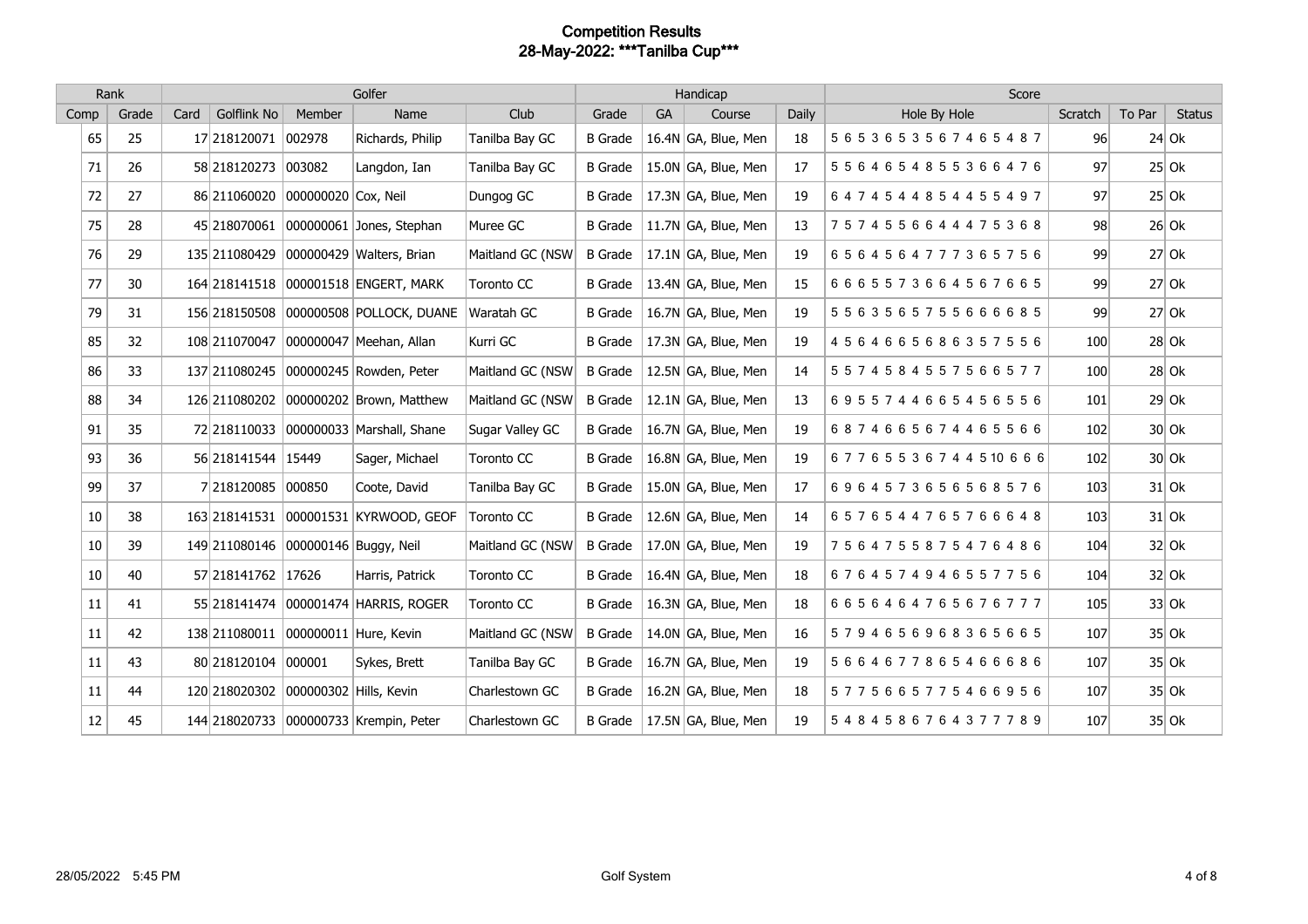|              | Rank           |      |                     |                       | Golfer                                 |                   |         |    | Handicap              |       | Score                            |         |        |               |
|--------------|----------------|------|---------------------|-----------------------|----------------------------------------|-------------------|---------|----|-----------------------|-------|----------------------------------|---------|--------|---------------|
| Comp         | $\vert$ Grade  | Card | Golflink No         | Member                | Name                                   | Club              | Grade   | GA | Course                | Daily | Hole By Hole                     | Scratch | To Par | <b>Status</b> |
| Men; C Grade |                |      |                     |                       |                                        |                   |         |    |                       |       |                                  |         |        |               |
| 60           | $\mathbf{1}$   |      | 20 218120335 003355 |                       | Treharne, Larry                        | Tanilba Bay GC    | C Grade |    | 20.6N GA, Blue, Men   | 23    | 5674555745565556                 | 95      |        | $23$ Ok       |
| 66           | $\overline{2}$ |      | 148 218050018       |                       | 000000018 Arthur, Tim                  | Karuah GC         | C Grade |    | 17.8N GA, Blue, Men   | 20    | 5576665565366455                 | 97      |        | $25$ Ok       |
| 67           | 3              |      | 75 211070305        |                       | 000000305 Lucas, Andrew                | Kurri GC          | C Grade |    | 20.8N GA, Blue, Men   | 23    | 5664665756385465                 | 97      |        | $25$ Ok       |
| 68           | 4              |      | 90 218120022        | 002422                | Burkett, Andrew                        | Tanilba Bay GC    | C Grade |    | 23.8N GA, Blue, Men   | 26    | 5674484665466565                 | 97      |        | $25$ Ok       |
| 70           | 5              |      | 15 218120005        | 002386                | Gresham, John                          | Tanilba Bay GC    | C Grade |    | 20.4N GA, Blue, Men   | 23    | 5665563665475765                 | 97      |        | $25$ Ok       |
| 73           | 6              |      | 74 211070186 1868   |                       | Lucas Snr, Anthon   Kurri GC           |                   | C Grade |    | 20.4N GA, Blue, Men   | 23    | 5 5 8 4 5 5 3 6 5 6 6 9 6 4 5 6  | 97      |        | $25$ Ok       |
| 74           | $\overline{7}$ |      | 25 218120087        | 000870                | Nelson, Robert                         | Tanilba Bay GC    | C Grade |    | 21.9N GA, Blue, Men   | 24    | 5 5 6 4 5 5 4 6 6 5 4 9 6 7 5 6  | 97      |        | $25$ Ok       |
| 78           | 8              |      | 98 218120301        | 003013                | Cottrell, Brian                        | Tanilba Bay GC    | C Grade |    | 20.3N GA, Blue, Men   | 23    | 6564674556376559                 | 99      |        | $27$ Ok       |
| 82           | 9              |      | 36 211080456        | 000000456 Gale, Peter |                                        | Maitland GC (NSW  | C Grade |    | $21.7N$ GA, Blue, Men | 24    | 6464584866575448                 | 100     |        | $28$ Ok       |
| 83           | $10\,$         |      | 4218120021          | 001458                | Brown, Richard                         | Tanilba Bay GC    | C Grade |    | 21.0N GA, Blue, Men   | 23    | 5 6 7 4 6 6 4 7 5 7 6 7 6 4 5 5  | 100     |        | $28$ Ok       |
| 87           | 11             |      |                     |                       | 101 218010735 000000735 SIMPSON, KERRY | <b>Belmont GC</b> | C Grade |    | 19.1N GA, Blue, Men   | 21    | 6463774566474686                 | 100     |        | $28$ Ok       |
| 90           | 12             |      | 43 218120310 003101 |                       | McLeay, Scott                          | Tanilba Bay GC    | C Grade |    | 22.0N GA, Blue, Men   | 24    | 4773574758275586                 | 101     |        | $29$ Ok       |
| 92           | 13             |      | 60 218 120 113      | 000615                | Osborne, William                       | Tanilba Bay GC    | C Grade |    | 21.4N GA, Blue, Men   | 24    | 6583776645557466                 | 102     |        | $30$ Ok       |
| 94           | 14             |      | 91 218120154 003333 |                       | Lilly, Paul                            | Tanilba Bay GC    | C Grade |    | 26.0N GA, Blue, Men   | 29    | 7573674667477657                 | 102     |        | $30$ Ok       |
| 95           | 15             |      | 21 218120125        | 000058                | Porter, Bryan                          | Tanilba Bay GC    | C Grade |    | 22.8N GA, Blue, Men   | 25    | 6684653757776456                 | 102     |        | $30$ Ok       |
| 96           | 16             |      | 77 218120158 001586 |                       | Smith, Nigel                           | Tanilba Bay GC    | C Grade |    | 18.8N GA, Blue, Men   | 21    | 4557766776365557                 | 103     |        | $31$ Ok       |
| 97           | 17             |      | 69 218120365        | 003658                | Spencer, Shane                         | Tanilba Bay GC    | C Grade |    | 19.9N GA, Blue, Men   | 22    | 6583574968364658                 | 103     |        | $31$ Ok       |
| 98           | 18             |      | 106 211070083       |                       | 000000083 Longworth, Paul              | Kurri GC          | C Grade |    | 21.1N GA, Blue, Men   | 23    | 5664783767376656                 | 103     |        | $31$ Ok       |
| 10           | 19             |      | 147 218120162       | 001626                | Hodges, Jake                           | Tanilba Bay GC    | C Grade |    | 22.6N GA, Blue, Men   | 25    | 5 5 9 4 8 8 3 7 6 5 5 6 6 6 5 6  | 104     |        | $32$ Ok       |
| 10           | 20             |      | 158 218170023       |                       | 000000023 Freeman, Lachlan             | Pacific Dunes GC  | C Grade |    | 22.8N GA, Blue, Men   | 25    | 8 6 5 5 5 11 4 7 6 7 3 7 5 6 4 6 | 105     |        | $33$ Ok       |
| 10           | 21             |      |                     |                       | 37 211080393 000000393 Davies, Gregory | Maitland GC (NSW  | C Grade |    | 20.8N GA, Blue, Men   | 23    | 7587565655577567                 | 105     |        | $33$ Ok       |
| 10           | 22             |      | 107 211070157       |                       | 000000157 Holwell, Chris               | Kurri GC          | C Grade |    | 19.0N GA, Blue, Men   | 21    | 5685665768368557                 | 105     |        | $33$ Ok       |
| 10           | 23             |      | 16 218120120        | 003444                | Chisholm, Stephen Tanilba Bay GC       |                   | C Grade |    | 27.1N GA, Blue, Men   | 30    | 6 5 7 4 7 10 4 6 5 6 4 6 6 5 4 7 | 105     |        | $33$ Ok       |
| 10           | 24             |      | 42 218120260 001453 |                       | Jamieson, David                        | Tanilba Bay GC    | C Grade |    | 17.9N GA, Blue, Men   | 20    | 6574656765367785                 | 105     |        | $33$ Ok       |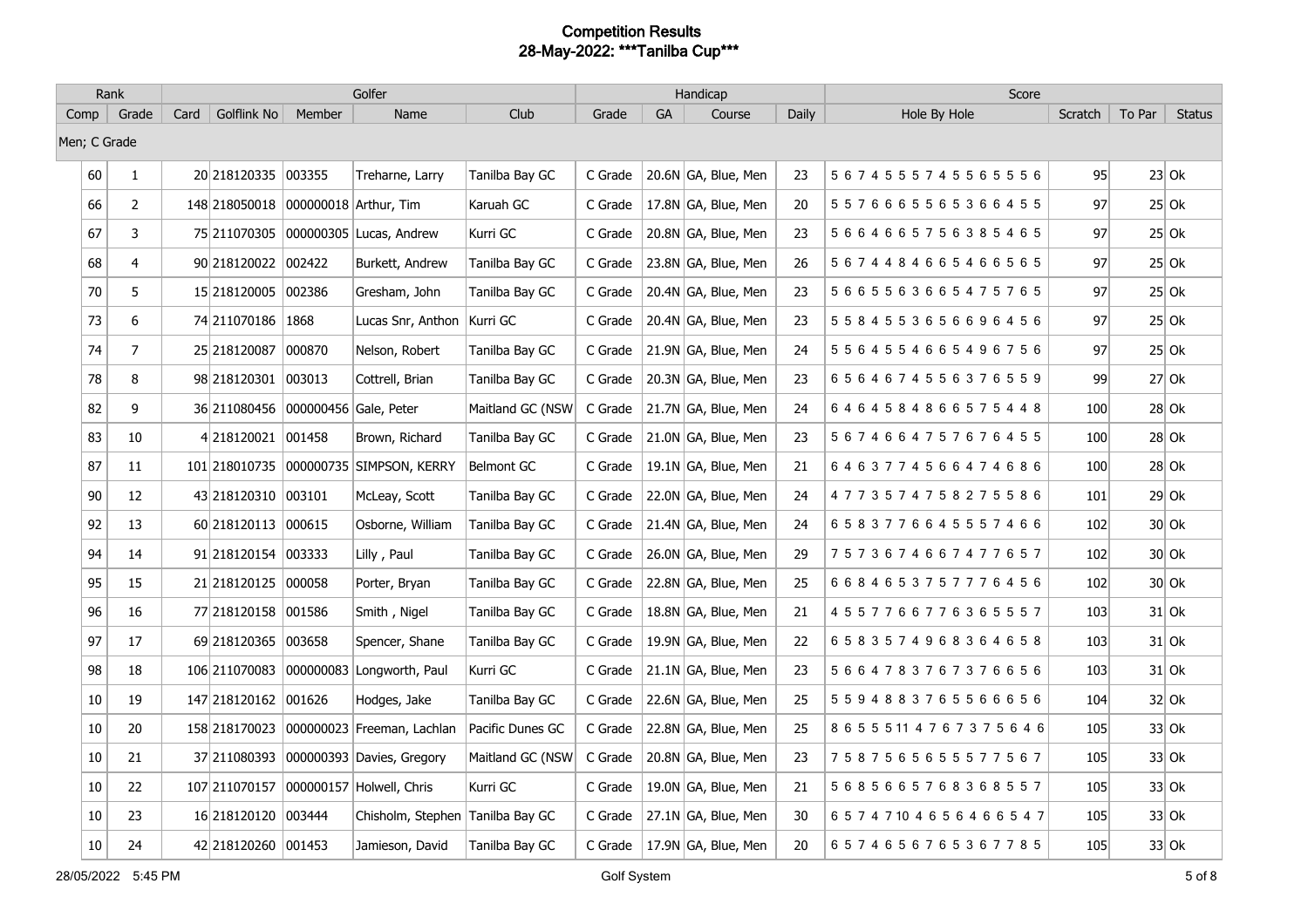|        | Rank  |      |                                    |        | Golfer                                            |                    |         |    | Handicap                          |       | Score                            |         |        |               |
|--------|-------|------|------------------------------------|--------|---------------------------------------------------|--------------------|---------|----|-----------------------------------|-------|----------------------------------|---------|--------|---------------|
| Comp   | Grade | Card | Golflink No                        | Member | Name                                              | <b>Club</b>        | Grade   | GA | Course                            | Daily | Hole By Hole                     | Scratch | To Par | <b>Status</b> |
| 11     | 25    |      | 5 218120031 000310                 |        | Chapman, Gary                                     | Tanilba Bay GC     | C Grade |    | 19.5N GA, Blue, Men               | 22    | 75831055868465457                | 106     |        | $34$ Ok       |
| $11\,$ | 26    |      | 30 218120216 002163                |        | Herbert, Craig                                    | Tanilba Bay GC     | C Grade |    | 19.4N GA, Blue, Men               | 22    | 8564567685377666                 | 106     |        | $34$ Ok       |
| $11\,$ | 27    |      | 73 251090007                       |        | 000000007 Lucas, Frank                            | <b>Viney Creek</b> | C Grade |    | 19.5N GA, Blue, Men               | 22    | 6675665765566866                 | 106     |        | $34$ Ok       |
| 11     | 28    |      |                                    |        | 112 218090332 000000332 Sparks, Kristopher        | Newcastle GC       | C Grade |    | 31.8N GA, Blue, Men               | 35    | 5574874696575477                 | 107     |        | $35$ Ok       |
| $11\,$ | 29    |      | 65 218120321 003213                |        | Hartigan, Stephen                                 | Tanilba Bay GC     | C Grade |    | 20.2N GA, Blue, Men               | 22    | 6673764877575477                 | 107     |        | $35$ Ok       |
| 12     | 30    |      | 111 211070008 000000008 Ford, Mike |        |                                                   | Kurri GC           | C Grade |    | $ 17.6N GA$ , Blue, Men           | 20    | 5 5 8 4 6 8 6 6 5 5 5 7 5 5 8 6  | 107     |        | $35$ Ok       |
| $12\,$ | 31    |      | 33 218120050 000980                |        | Kalie, Ross                                       | Tanilba Bay GC     | C Grade |    | 21.3N GA, Blue, Men               | 24    | 6 5 10 3 5 6 5 8 5 6 4 7 5 4 5 1 | 107     |        | $35$ Ok       |
| $12\,$ | 32    |      | 41 218100583 001810                |        | Key, Rod                                          | Shortland Waters   | C Grade |    | 22.5N GA, Blue, Men               | 25    | 6565975965465656                 | 108     |        | $36$ Ok       |
| 12     | 33    |      |                                    |        | 109 211070036 000000036 Henry, Graham             | Kurri GC           | C Grade |    | 22.0N GA, Blue, Men               | 24    | 6785664957575567                 | 108     |        | $36$ Ok       |
| 12     | 34    |      | 27 218120037 003158                |        | Guy, Robert                                       | Tanilba Bay GC     | C Grade |    | 29.7N GA, Blue, Men               | 33    | 7784884765467466                 | 110     |        | $38$ Ok       |
| 12     | 35    |      | 11 218120198 001982                |        | McDevitt, Dennis                                  | Tanilba Bay GC     | C Grade |    | $21.1N$ GA, Blue, Men             | 23    | 5 5 8 5 8 6 5 7 10 6 3 5 7 5 6 7 | 110     |        | $38$ Ok       |
| 12     | 36    |      |                                    |        | 165 218141563 000001563 KYRWOOD, TEREN Toronto CC |                    | C Grade |    | $ 19.2N GA$ , Blue, Men           | 21    | 66847568756610466                | 110     |        | $38$ Ok       |
| $12\,$ | 37    |      | 71 218120339 003398                |        | Marshall, David                                   | Tanilba Bay GC     | C Grade |    | 24.1N $\overline{GA}$ , Blue, Men | 27    | 7673595865486678                 | 110     |        | $38$ Ok       |
| 13     | 38    |      | 67 218120210 001594                |        | Robards, Stephen                                  | Tanilba Bay GC     | C Grade |    | 22.4N GA, Blue, Men               | 25    | 6685954756666776                 | 110     |        | $38$ Ok       |
| 13     | 39    |      |                                    |        | 87 211080380 000000380 Horn, Darrell              | Maitland GC (NSW   | C Grade |    | 23.6N GA, Blue, Men               | 26    | 68838646564611756                | 110     |        | $38$ Ok       |
| 13     | 40    |      | 152 211080437                      |        | 000000437 Carroll, Glenn                          | Maitland GC (NSW   | C Grade |    | 21.2N GA, Blue, Men               | 24    | 5894756666369957                 | 111     |        | $39$ Ok       |
| 13     | 41    |      | 48 218120088 002917                |        | Weir, Tony                                        | Tanilba Bay GC     | C Grade |    | $21.4N$ GA, Blue, Men             | 24    | 5674764688575778                 | 111     |        | $39$ Ok       |
| 13     | 42    |      | 44 218120046 001627                |        | Hughes, Arthur                                    | Tanilba Bay GC     | C Grade |    | $26.1N$ GA, Blue, Men             | 29    | 6786676766376766                 | 112     |        | $40$ Ok       |
| 13     | 43    |      | 145 218020039                      |        | 000000039 Kimberley, Michael Charlestown GC       |                    | C Grade |    | 21.6N GA, Blue, Men               | 24    | 48115968764278566                | 113     |        | $41$ Ok       |
| 13     | 44    |      | 9 218120183 000501                 |        | Martin, Edwin                                     | Tanilba Bay GC     | C Grade |    | 25.7N GA, Blue, Men               | 29    | 4 6 9 5 6 5 3 8 6 6 7 12 7 6 6 6 | 113     |        | $41$ Ok       |
| 13     | 45    |      | 52 218120110 001101                |        | Hughes, Dean                                      | Tanilba Bay GC     | C Grade |    | $21.0N$ GA, Blue, Men             | 23    | 6784874957385596                 | 114     |        | $42$ Ok       |
| 13     | 46    |      | 26 218120040 003387                |        | Hamson, Leslie                                    | Tanilba Bay GC     | C Grade |    | 21.2N GA, Blue, Men               | 24    | 6795753787667876                 | 114     |        | $42$ Ok       |
| 14     | 47    |      | 10 218120383 003838                |        | Smithson, Jeffrey                                 | Tanilba Bay GC     | C Grade |    | $21.4N$ GA, Blue, Men             | 24    | 76106564755467687                | 114     |        | $42$ Ok       |
| 14     | 48    |      | 12 218120171 001712                |        | Duers, Shane                                      | Tanilba Bay GC     | C Grade |    | 23.1N GA, Blue, Men               | 26    | 5664965897487667                 | 115     |        | $43$ Ok       |
| 14     | 49    |      | 29 218120010 000108                |        | Sewell, Noel                                      | Tanilba Bay GC     | C Grade |    | $ 27.9N GA$ , Blue, Men           | 31    | 5895664776778479                 | 115     |        | $43$ Ok       |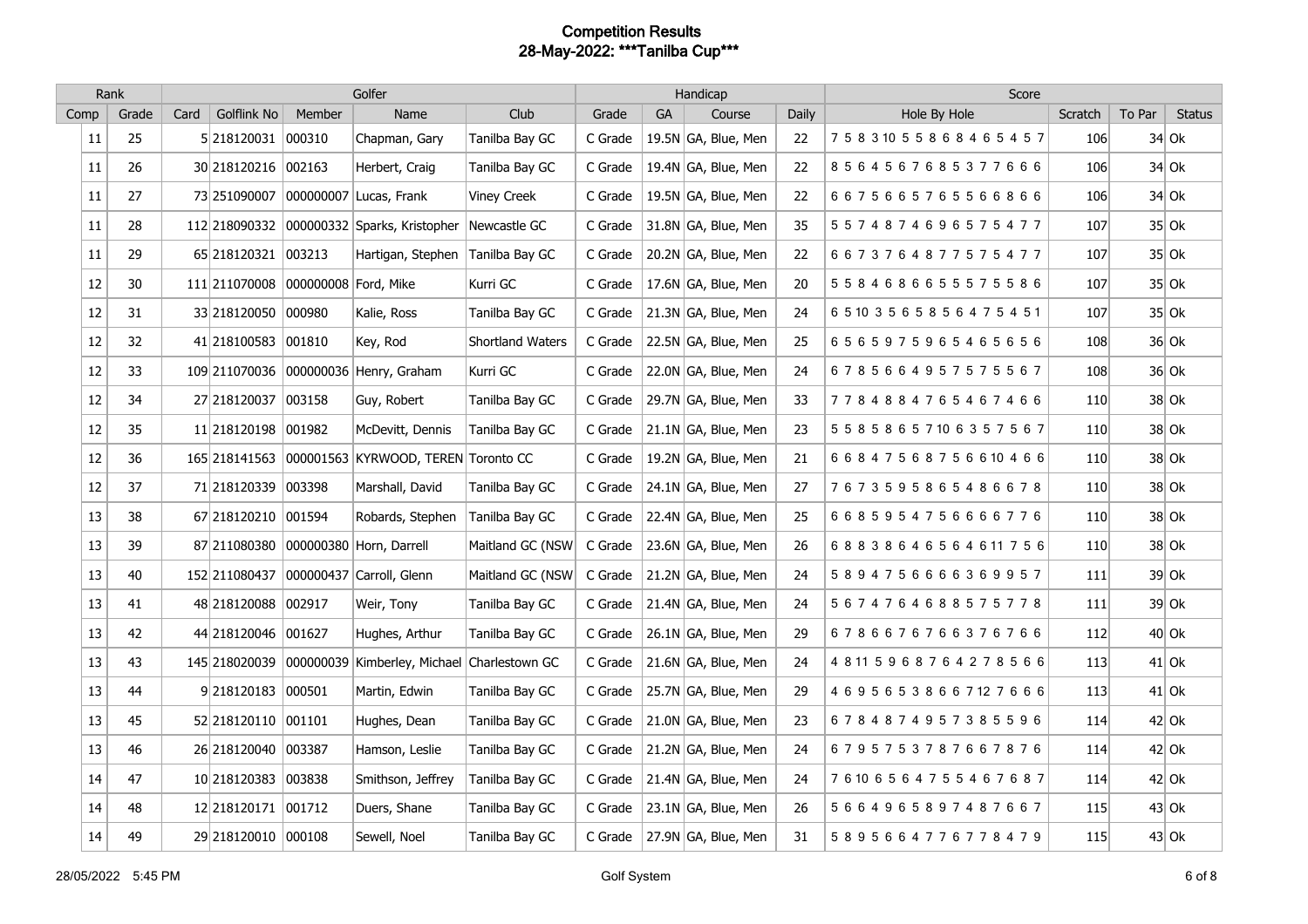|      | Rank |       |      | Golfer               |                      |                                  |                  |         |           | Handicap              |       | Score             |         |        |               |  |
|------|------|-------|------|----------------------|----------------------|----------------------------------|------------------|---------|-----------|-----------------------|-------|-------------------|---------|--------|---------------|--|
| Comp |      | Grade | Card | Golflink No          | Member               | Name                             | Club             | Grade   | <b>GA</b> | Course                | Daily | Hole By Hole      | Scratch | To Par | <b>Status</b> |  |
|      | 14   | 50    |      | 78 218 120044        | 000440               | Brown, Craig                     | Tanilba Bay GC   | C Grade |           | 26.0N GA, Blue, Men   | 29    | 6664665787298677  | 115     |        | $43$ Ok       |  |
|      | 14   | 51    |      | 23 218 120148 002865 |                      | Rolston, Geoffrey                | Tanilba Bay GC   | C Grade |           | 29.5N GA, Blue, Men   | 33    | 76748741167498566 | 116     |        | 44 Ok         |  |
|      | 14   | 52    |      | 34 218120087         | 002799               | Parkinson, Barry                 | Tanilba Bay GC   | C Grade |           | 29.3N GA, Blue, Men   | 33    | 6665985765597577  | 116     |        | 44 Ok         |  |
|      | 14   | 53    |      | 14 218 1200 21       | 000214               | Delphine, Michael                | Tanilba Bay GC   | C Grade |           | 27.0N GA, Blue, Men   | 30    | 66645104756496598 | 117     |        | $45$ Ok       |  |
|      | 14   | 54    |      | 88 211160013         |                      | 000000013 Hawes, Stephen         | Paterson GC      | C Grade |           | 30.7N GA, Blue, Men   | 34    | 8775776896467856  | 118     |        | 46 Ok         |  |
|      | 14   | 55    |      | 121 218020067        | 000000067 Gill, John |                                  | Charlestown GC   | C Grade |           | 18.9N GA, Blue, Men   | 21    | 7777585777486877  | 119     |        | 47 Ok         |  |
|      | 14   | 56    |      | 153 211080198        |                      | 000000198 Carroll, Athol         | Maitland GC (NSW | C Grade |           | 27.3N GA, Blue, Men   | 30    | 6784886987667777  | 122     |        | $50$ Ok       |  |
|      | 15   | 57    |      | 13 218 1200 31       | 000313               | Hemingway, Mark                  | Tanilba Bay GC   | C Grade |           | 42.7N GA, Blue, Men   | 36    | 46948669108478577 | 123     |        | $51$ Ok       |  |
|      | 15   | 58    |      | 70 218120013         | 000133               | DOGGETT, Darrell                 | Tanilba Bay GC   | C Grade |           | 34.5N GA, Blue, Men   | 36    | 8694996887385657  | 124     |        | $52$ Ok       |  |
|      | 15   | 59    |      | 79 218120290         | 002901               | Brewster, Matthew Tanilba Bay GC |                  | C Grade |           | $27.4N$ GA, Blue, Men | 30    | 7777587857498699  | 126     |        | $54$ Ok       |  |